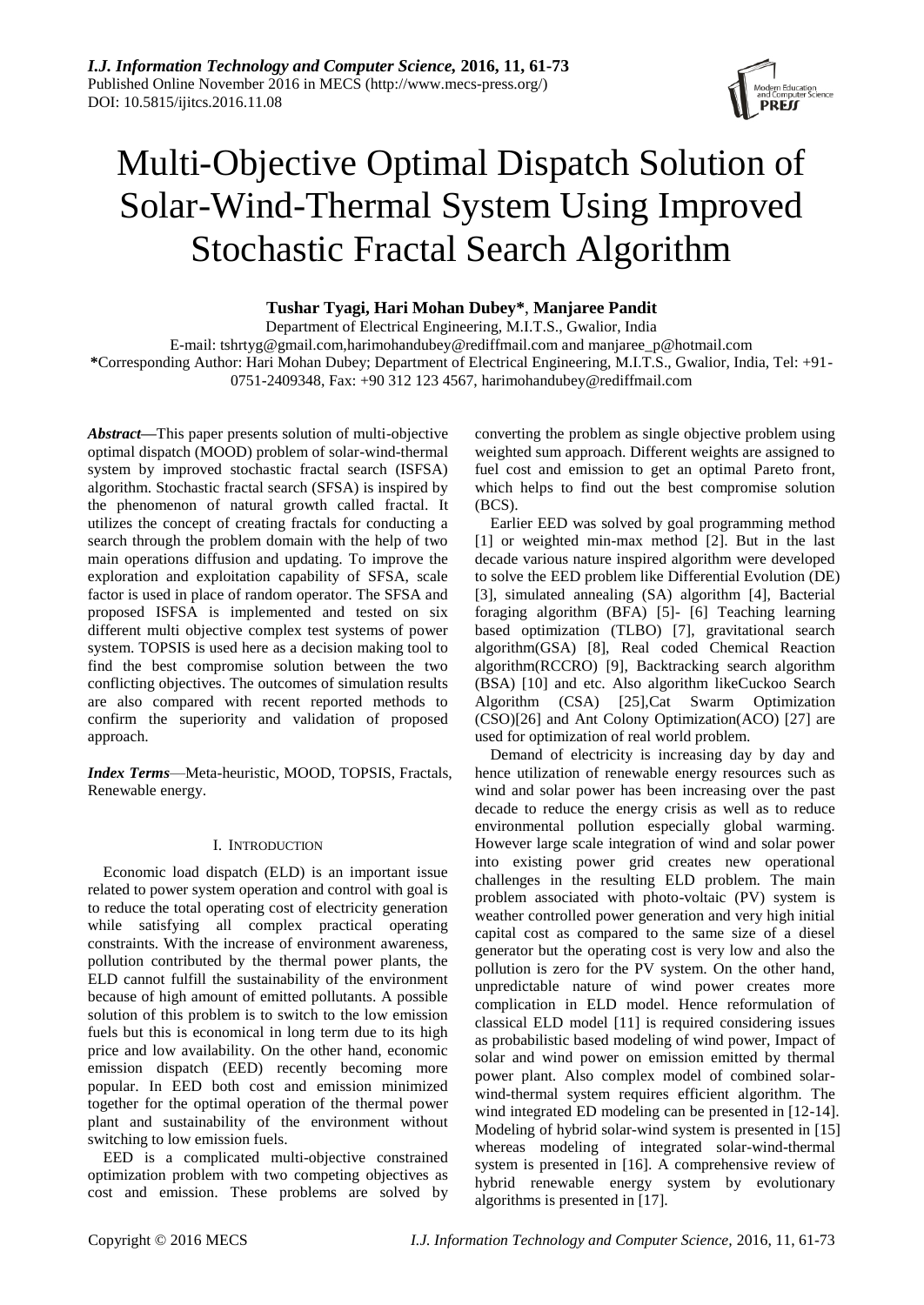In this paper a novel optimization algorithm namely Improved Stochastic Fractal Search Algorithm (ISFSA) is used to solve the MOOD problems with and withoutrenewable power integration. ISFSA utilizes scale factor in place of random operator in Stochastic Fractal Search Algorithm (SFSA) [18] to enhance exploration and exploitation capability during optimization.

This paper is organized as: Problem formulation for MOOD problem, modeling of PV system and modeling of wind farm are presented in section 2. The idea behind SFSA and its improvisation is presented in section 3 and section 4. TOPSIS for selection of best compromise solution is presented in section 5. The implementation process of ISFSA for solution of MOOD problem are depicted in section 6, whereas section 7 presents result and discussion of simulation results. Finally concluding remarks is presented in section 8.

#### II. MULTI OBJECTIVE OPTIMAL DISPATCH

The objective for a solar-wind-thermal system is the simultaneous minimization of total operating cost and emitted emission.

#### *A. Minimization of Cost:*

As the solar power plant has no operating cost, Total operating cost  $(F_t)$  consist thermal cost and the cost associated with wind power depicted as:

$$
min \quad F_t = \sum_{i=1}^{m} F_{th}(P_i) + \sum_{j=1}^{n} F_w(P_{wind}^j)
$$
 (1)

 $F_{th}(P_i)$  is thermal cost and  $F_w(P_{wind}^j)$  is the cost associated with wind power generation. The cost associated with thermal power generation can be represented as:

$$
F_{th}(P_i) = (a_i P_i^2 + b_i P_i + c_i)(\$/\text{hr.})
$$
 (2)

Where  $a_i$ ,  $b_i$ , and  $c_i$  are the fuel cost coefficients of  $i^{th}$ thermal unit.

Considering valve point loading (VPL) effect thermal power generation cost depicted as:

$$
F_{th}(P_i) = a_i P_i^2 + b_i P_i + c_i + |d_i \sin(e_i (P_i^{min} - P_i))| (\text{S/hr.})
$$
\n(3)

Where, *di*and *ei*are fuel cost coefficients corresponding to VPL effect; *m* is the number of thermal units.

The cost associated with wind power output using wind power coefficient  $K_i$  as given hereunder [12]

$$
F_w(P_{wind}^j) = \sum_{j=1}^n K_j \times P_{wind}^j \tag{4}
$$

*n* is the number of wind farm.

#### *B. Minimization of Emission:*

Here objective is to minimize emission depicted as:

$$
min E_t = \sum_{i=1}^{m} E_{th}(P_i)
$$
\n(5)

$$
E_{th}(P_i) = (\alpha_i P_i^2 + \beta_i P_i + \gamma_i)
$$
 (6)

$$
E_{th}(P_i) = (\alpha_i P_i^2 + \beta_i P_i + \gamma_i) + \zeta_i \exp(\lambda_i P_i)
$$
 (7)

 $E_{th}$  is the total amount of emission in ton/hr, and  $\alpha_i$ ,  $\beta_i$ ,  $\lambda_i$ ,  $\zeta_i$ ,  $\lambda_i$  are the emission coefficients of  $i^{th}$ generator.

# *C. Problem formulation of MOOD*

Here bi-objective problem is converted into a single objective one using weighted sum approach as [22]:

$$
F_{TOTAL} = w \times F_t + (1 - w) \times E_t; w \in (0, 1)
$$
 (8)

Subjected to following constraints

*D. Equality constraints*

$$
P_D + P_L = \sum_{i=1}^{m} P_i + P_{PV} + \sum_{j=1}^{n} P_{wind}^{j}
$$
 (9)

 $P_D$  represents the system power demand (MW),  $P_L$  is the total transmission loss of the system (MW). P<sup>L</sup> is obtained using B-matrix coefficient as [11]:

$$
P_L = \sum_{i=1}^{m} \sum_{j=1}^{m} P_i B_{ij} P_j + \sum_{i=1}^{m} B_{oi} P_i + B_{oo}
$$
 (10)

#### *E. Inequality constraints*

Generation power should lie within minimum and maximum values.

$$
P_i^{min} \le P_i \le P_i^{max} \tag{11}
$$

 $P_i^{min}$  and  $P_i^{max}$  is the minimum and maximum generation capacity for  $i<sup>th</sup>$  thermal units.

#### II -A. MODELING OF PHOTO-VOLTAIC SYSTEM

Power output of photo-voltaic (PV) system is represented as [20]:

$$
P_{PV} = \eta A \lambda \tag{12}
$$

Where  $P_{PV}$  is the power output in MW/h, A is the total area of the photo-voltaic cell in  $m^2$ ,  $\lambda$  (KWh/m<sup>2</sup>) is the total radiation incident on PV system and  $\eta$  is the system efficiency.

$$
\eta = \eta_1 \eta_2 P_f \tag{13}
$$

Where,  $\eta_1$  is the module efficiency,  $\eta_2$  is the power conditioning efficiency and  $P_f$  is the packing factor.

$$
\eta_1 = \eta_r [1 - \beta (T_c - T_{ref})]
$$
 (14)

Where,  $\eta_r$  is the module reference efficiency,  $\beta$  is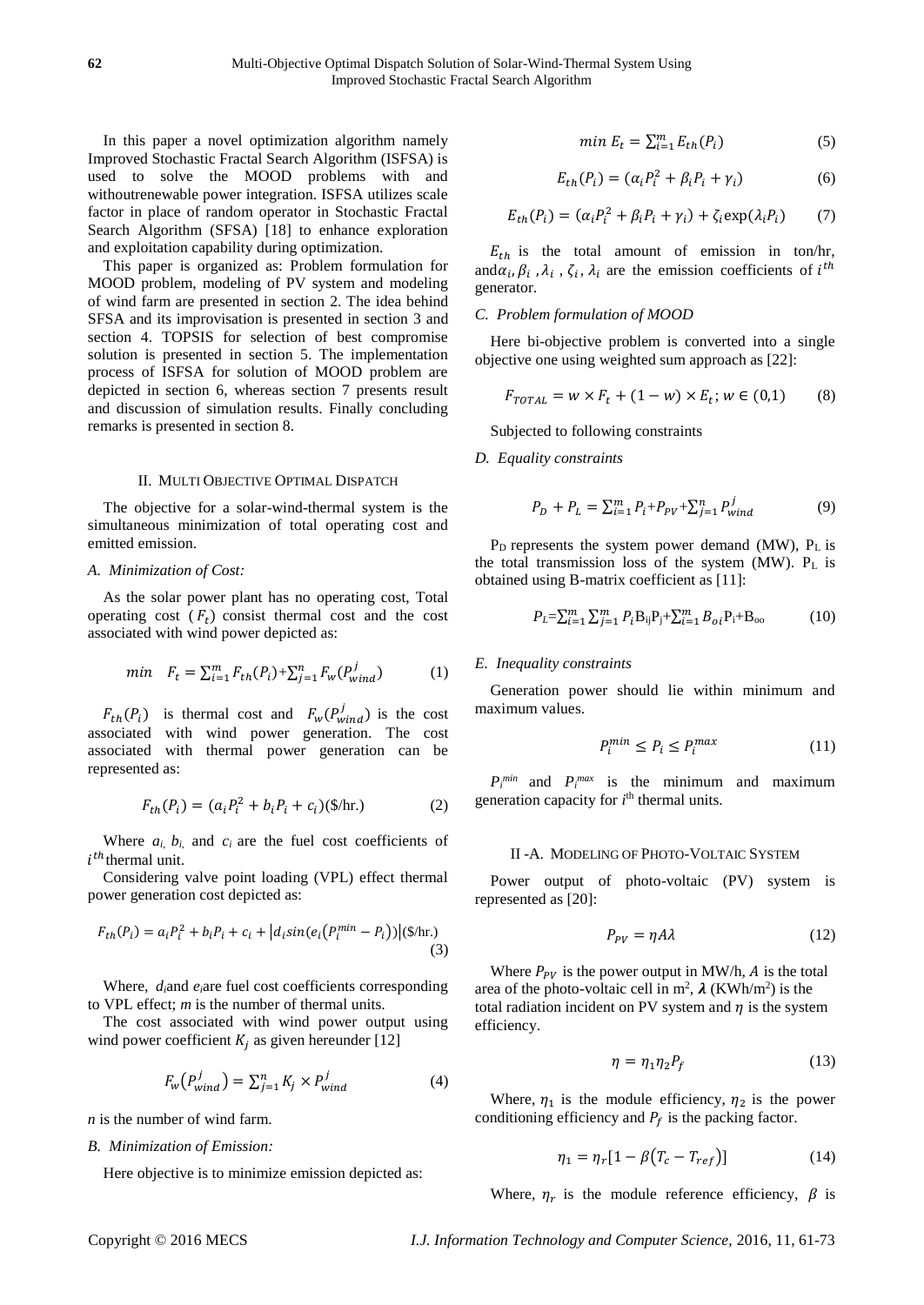array efficiency temperature coefficient,  $T_c$  is the monthly average cell temperature and  $T_{ref}$  is the reference temperature. The radiation and temperature data are adopted from [21], and also presented in Appendix A.

#### II-B. MODELING OF WIND FARM

Exact wind speed and power forecast majorly affects wind farm ideal dispatch. The wind velocity is an arbitrary variable and wind power imparts a nonlinear connection to it. The wind speed information from different places is found to take after Weibull distribution nearly and it is use for processing wind speed and wind power**.**

Probability density function of wind velocity is expressed as [12]:

$$
pdf(u) = \frac{\beta}{\alpha} \left(\frac{u}{\alpha}\right)^{\beta - 1} \exp\left[-\left(\frac{u}{\alpha}\right)^{\beta}\right]
$$
 (15)

Hera  $\alpha$  and  $\beta$  are shape and scale factor respectively. The wind power  $(W_n)$  can be represented as a stochastic variable and calculated from wind speed as [12].

$$
P_{wind}^{j} = \begin{cases} 0 & (u < u_{ci} \text{ or } u \ge u_{co}) \\ P_{wind}^{jR} & (u_r \le u < u_{co}) \\ \frac{(u - u_{in})P_{wind}^{jR}}{u_r - u_{in}} & (u_{ci} \le u < u_r) \end{cases}
$$
 (16)

Here  $u_r$ ,  $u_{ci}$  and  $u_{co}$  are rated wind speed, cut-in speed and cut-out speed respectively.  $P_{wind}^{j}$  is the wind power output of  $j<sup>th</sup>$  wind unit. It is quite clear from (16) that when wind speed is either less than the cut-in speed or greater than the cut-out speed the wind power output is zero. The power output of the wind unit is a continuous variable when the wind speed is between the rated and cut-in speed and the pdf is given as per the (15) The total of all wind generator yields is taken as one random variable  $P_{wind}^{j}$  and the pdf is given by

$$
pdf(P_{wind}) = \frac{\beta \gamma u_{in}}{P_{wind}^{jk} \alpha} \left[ \frac{\left(1 + \frac{\gamma P_{wind}^{j}}{P_{wind}^{jk}}\right) u_{in}}{\alpha} \right]^{\beta - 1} . exp\left[ - \left\{ \frac{\left(1 + \frac{\gamma P_{wind}^{j}}{P_{wind}^{jk}}\right) v_{in}}{\alpha} \right\}^{\beta} \right] (17)
$$
  
Here  $\gamma = \left( \frac{u_r}{u_{ci}} \right) - 1 \right)$ .

To describe the condition that the available power is not ample to satisfy the total demand with losses, a probabilistic tolerance  $\delta_a$  is chosen to model the uncertainty of wind power availability. In context to this the power balance constraint in (9) with wind and solar power is modified as expressed below.

$$
P_r(\sum_{j=1}^n P_{wind}^j + \sum_{i=1}^m P_i + P_{PV} \le (P_D + PLoss) \le \delta_a \ (18)
$$

A smaller value of  $\delta_a$  decreases the risk of not enough

wind power and increases the thermal generation to ensure the good reserve capacity.

#### III. STOCASTIC FRACTAL SEARCH ALGORITHM (SFSA)

Stochastic fractal search is a bio inspired algorithm developed by Hamid Salimi in 2015 [18]. It is a metaheuristic type algorithm which imitates the phenomenon of natural growth. It used the mathematical tool of fractal to imitate the growth. A fractal is a repeated graphical pattern which can be observed on many natural objects like leaves of trees, wings of peacock or patterns created in the sky due to electrical discharge. The SFSA utilizes the concept of creating fractals for conducting a search through the problem domain. The random fractals are generated by using any mathematical method like Levy flight, Gaussian walks, percolation clusters or Brownian motion. The main operations performed are diffusion and updating.

In SFSA diffusion is carried out using Gaussian distribution. Each solution diffuses around its current position and generates similar solutions until a cluster is formed, promoting exploitation by each point around its current position. Updating is done in two steps to change the position of each solution. The first step mutates the elements of solution points and in the second step the whole solution is changed. Updating process is carried out on the basis of a probability assigned to each solution such that better solutions have lesser probability of change and higher chances of being retained unaltered.

#### IV. IMPROVED STOCASTIC FRACTAL SEARCH ALGORITHM (ISFSA)

The initial solutions are generated according to the equation depicted below within specified upper limit (UB) and lower limit (LB)

$$
r_i = LB + F \cdot (UB - LB) \tag{19}
$$

where  $F$  is the user defined parameter.

Stochastic Fractal Search has two important processes called diffusion and updating which are discussed as below.

### *A. Diffusion Process*

Here points are generated in the search space to enhance exploitation capability of an algorithm that increases the probability of finding local minima.

To generate different points Gaussian walks is utilized as per the (20) and (21).

$$
GW_1 = gaussian(\mu_{BP}, \sigma) + \varepsilon \times BP - \varepsilon' \times r_i \quad (20)
$$

$$
GW_2 = gaussian(\mu_q, \sigma) \tag{21}
$$

Where ε and ἐ are uniformly distributed random numbers between 0 and 1,  $r_i$  and *BP* are *i*<sup>th</sup> point and best point in the group respectively.  $\mu_{BP} = |BP|$  and  $\mu_q = |r_i|$ .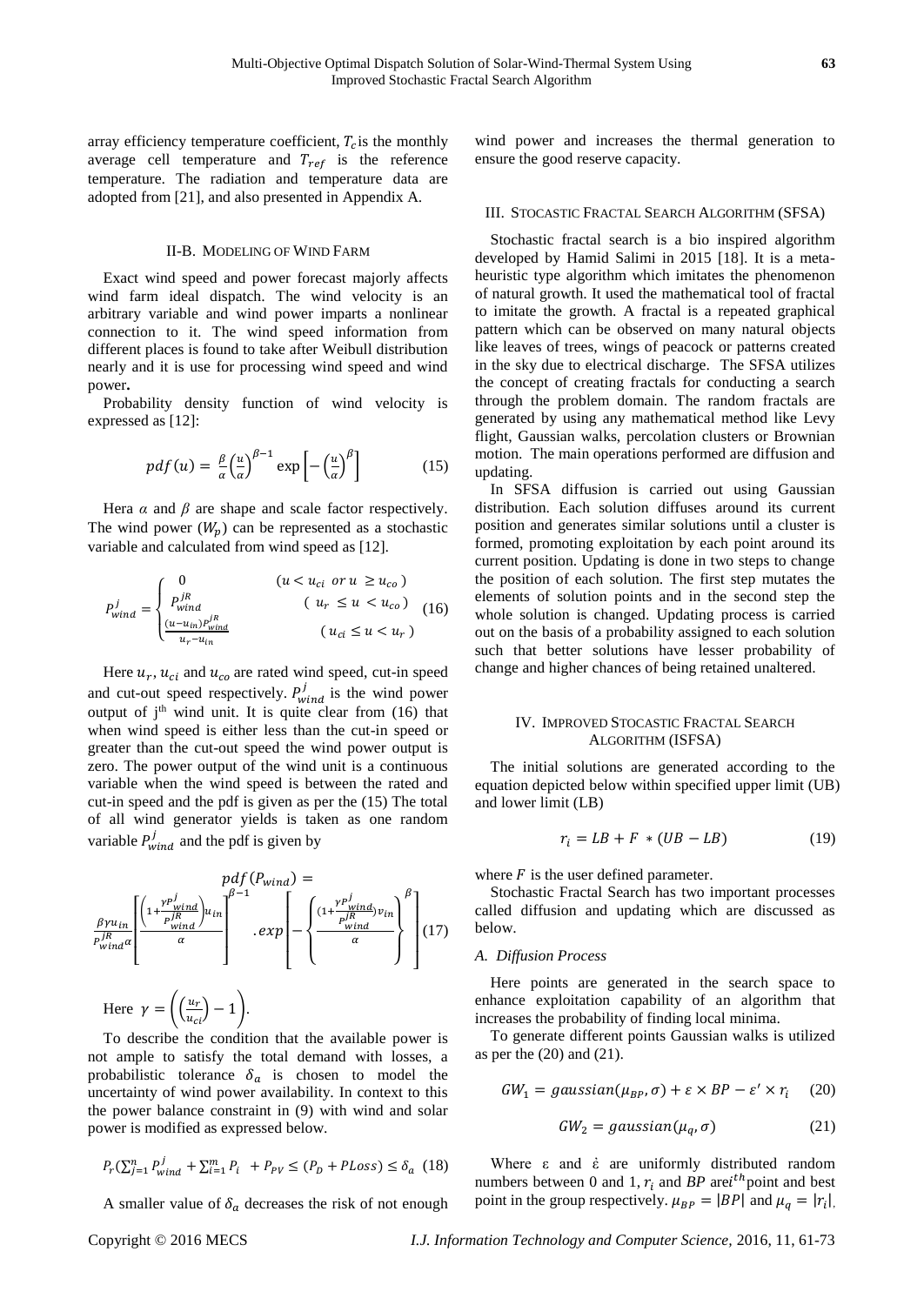$\sigma$  is the standard deviation represented as below.

$$
\sigma \frac{\log(g)}{g} \times (r_i - BP) \tag{22}
$$

The factor  $\frac{\log(g)}{g}$  decreases the size of the Gaussian jumps as iteration $(g)$  growths during simulation.

#### *B. Updating Process*

After initialization as in (19) all points in the search space, their fitness is evaluated and the best point (BP) is identified, then this point is diffused around the initial position and different points are generated by (20) or Eq. (21).

Then ranking process is carried out for all points based on their fitness. On the basis of fitness of points probabilities are assigned to all these points uniformly to these points according to the (23).

$$
r_{ai} = \frac{rank(r_i)}{N} \tag{23}
$$

Where,  $rank(r_i)$  is the r ank of point  $r_i$  among the other points in the group and N is the number of points in the group.

For each point  $r_i$  in group based on either condition  $r_{ai} < \varepsilon$  is satisfied or not, the  $j_{th}$  component of  $r_i$  is updated according to the equation below otherwise it remains unchanged.

$$
r'_{i} = r_{r}(j) - \epsilon \times (r_{t}(j) - r_{i}(j))
$$
 (24)

 $r_i$  is the new modified position of  $r_i$ ,  $r_r$  and  $r_t$  are random selected points.

In second updating phase, the positions of all points are modified with respect to the position of other points in the group. It helps to improve the quality of exploration.

All points obtained from the first updating process are ranked again according to the (23) If  $r_{ai} < ε$  for the  $i^{th}$  position is held for a new point $r'_i$ , the current position of  $r'_{i}$  is modified according to the (25) and (26) as depicted below otherwise remains unchanged.

$$
r_i'' = r_i' + \varepsilon' \times (r_i' - BP) \quad \text{if} \quad \varepsilon' \le 0.5 \tag{25}
$$

$$
r_i'' = r_i' + \varepsilon' \times (r_i' - (r_i') \quad \text{if} \quad \varepsilon' > 0.5 \tag{26}
$$

Where  $r'_t$  and  $r'_r$  are random selected points obtained from the first updating process,  $\varepsilon'$  is random number generated by the Gaussian distribution. If the fitness of new solution is found to be better, then only  $r_i''$  is replaced by  $r_i'$ .

#### V. TOPSIS

TOPSIS stands for technique for order preference by similarity to an ideal solution (TOPSIS) [23]. TOPSIS is a tool to find the best compromise solution between the conflicting objectives. TOPSIS tries to find the solution which is nearer to the ideal solution. Working of TOPSIS is summed up here-under in steps [24].

**Step-1** In step-1 the normalized decision matrix is obtained as mentioned below:

$$
a_{ij} = \frac{b_{ij}}{\sqrt{\text{sum}(b_{ij}^2)}}
$$
 for  $i = 1, 2, - -k$ ;  $j = 1, 2, -l$  (27)

Where,  $a_{ij}$  and  $b_{ij}$  are normalized and original decision matrix and *k* is the number of alternative solution and *l* is the number of alternatives.

**Step-2** In step-2 normalized weighted matrix is calculated from the normalized decision matrix as mentioned in step-1, which is calculated from (28)

$$
\theta_{ij} = W_j \times a_{ij} \tag{28}
$$

 $W_j$  is a matrix in which weights are assigned to the objectives and  $\theta_{ij}$  is the weighted normalized decision matrix.

**Step-3** In step-3 positive and negative ideal solution are identified as per(29) and (30) respectively.

$$
P^* = [\theta_1^*, \theta_2^* - -\theta_n^*]
$$

and

$$
\theta_j^* = \{ \max(\theta_{ij}) \quad \text{if } j \in J; \min(\theta_{ij}) \text{ if } j \in J' \} \tag{29}
$$
\n
$$
P' = [\theta_1', \theta_2', -\theta_n']
$$

and

$$
\theta'_{j} = \left\{ \min(\theta_{ij}) \quad \text{if } j \in J; \ \max(\theta_{ij}) \text{ if } j \in J' \right\} \tag{30}
$$

**Step-4** In step-4 geometric distances from the positive and negative ideal solutions are calculated as per the (31) and (32)

$$
\mu_i^* = \sqrt{\sum_{j=1}^l (\theta_{ij} - \theta_j^*)^2)}
$$
(31)

$$
\mu_i' = \sqrt{\sum_{j=1}^l (\theta_{ij} - \theta_j')^2}
$$
 (32)

**Step-5** In this step TOPSIS rank is calculated with respect to the closeness of ideal solution as:

$$
\mu_i = \frac{\mu'_i}{\mu_i^* + \mu'_i} \tag{33}
$$

Higher values of TOPSIS rank indicates that the equivalent solution is close to the ideal solution.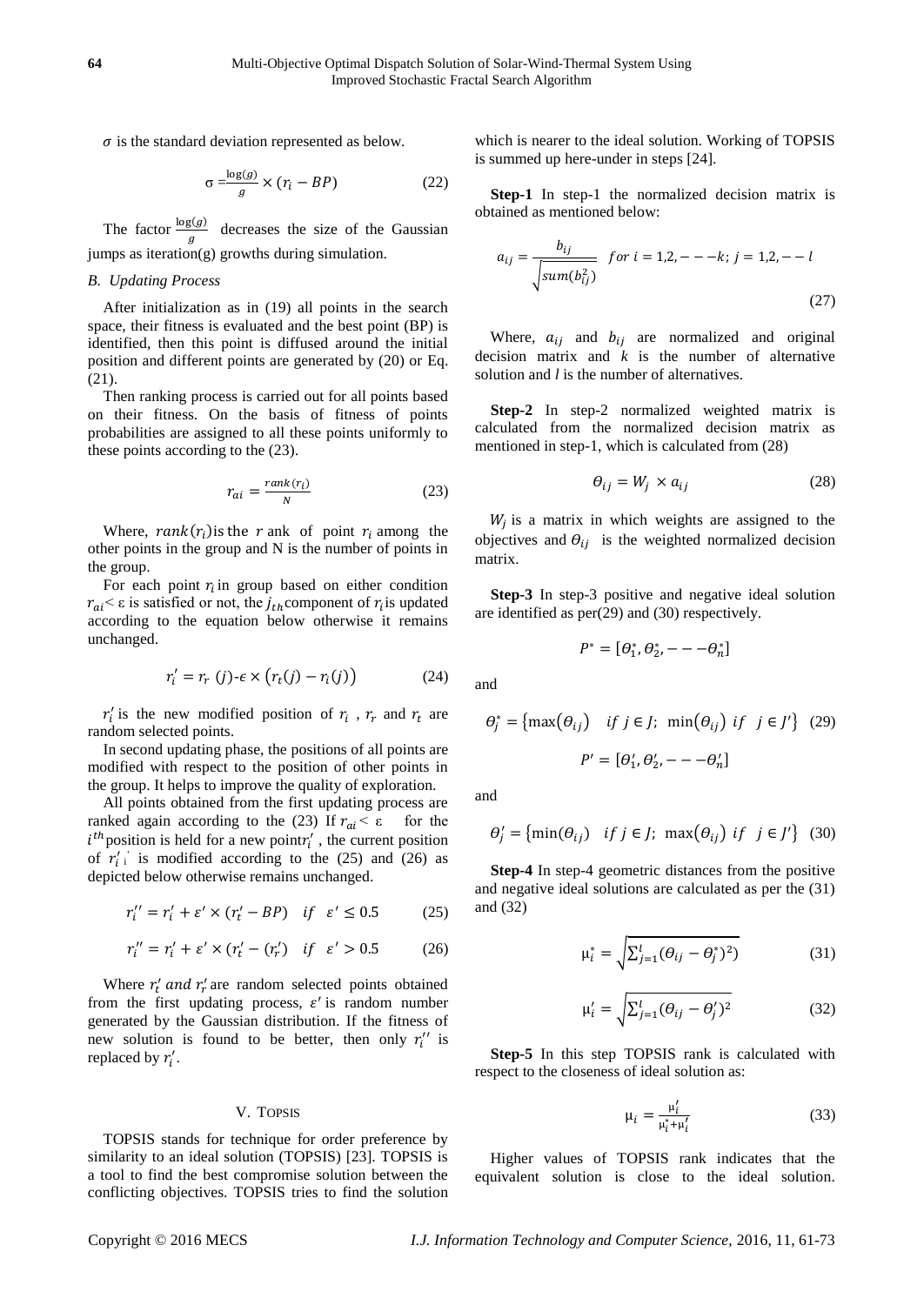

Fig.1. Implentation of flow chart of ISFSA in MOOD problem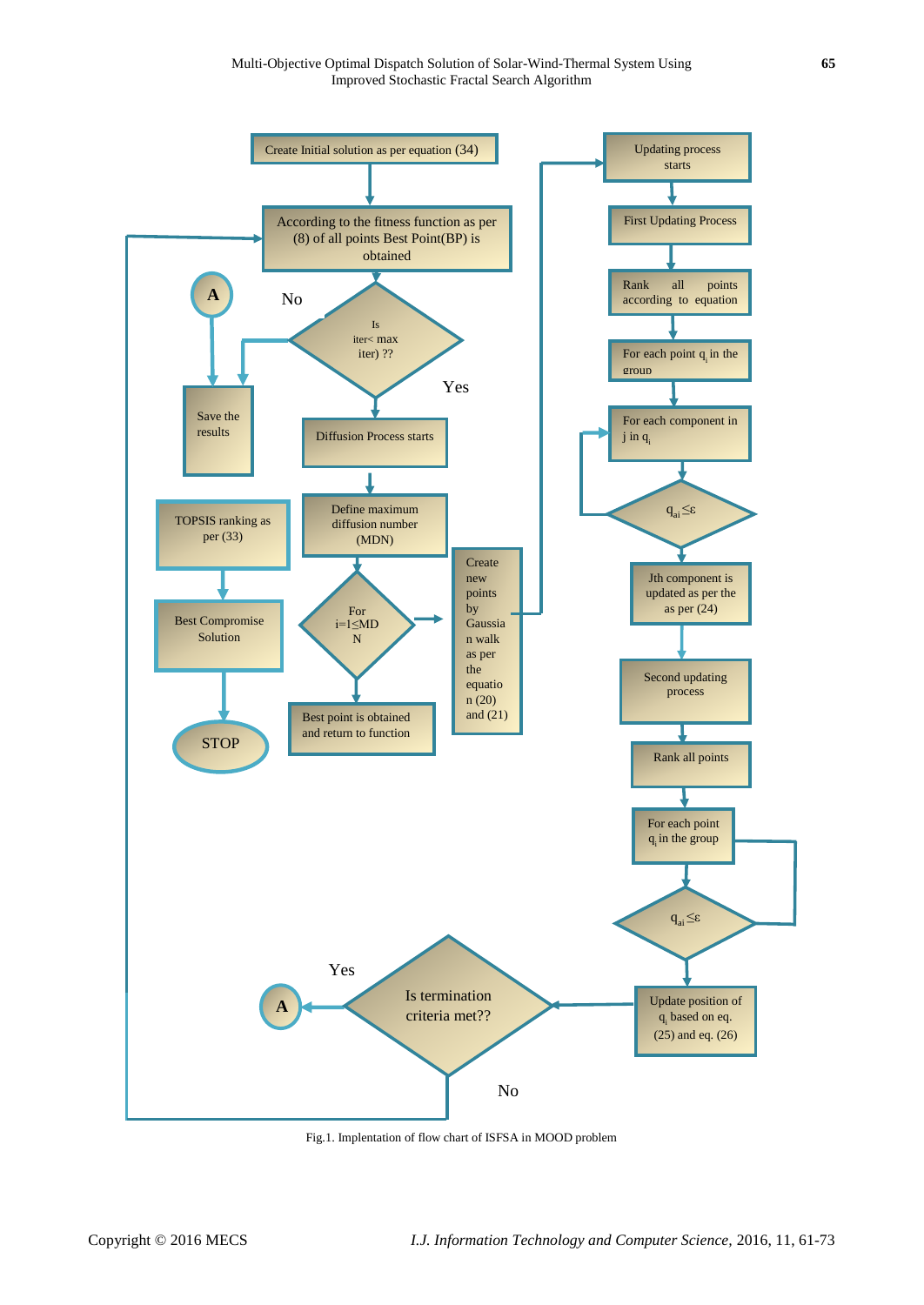# VI. IMPLEMENTATION OF ISFSA FOR SOLUTION OF MULTI OBJECTIVE OPTIMAL DISPATCH

In this section implementation of ISFSA is explained for economic emission dispatch problem. The step wise solution is given below.

**Step-1** In this step all the random solution (Points) are evaluated as per the (34).

$$
Points = P_i^{min} + F \times \left( P_i^{max} - P_i^{min} \right) \tag{34}
$$

Where  $P_i^{max}$  and  $P_i^{min}$  are the maximum and minimum power limits of  $i^{th}$  generator and F is scale factor.

**Step-2** Fitness of points generated in step-1 is calculated as per the (8) by satisfying all the operating constraints given by  $(9)$ ,  $(11)$  and $(16)$ . After ranking by (23) best points are evaluated according to their fitness.

The TOPSIS ranking is done as per (33) to get best compromise solution(BCS). For TOPSIS ranking single objective function is considered alone to minimized among the multi-objective function by assigning weight factor for that particular as 1 and for other objective remains zero. On the other hand, if all objective function among '*x*' objectives required to be minimizes at a time, the weight assigned to each objective is considered as  $1/x$ .

**Step-3** The best points obtained as in step 2 are diffused around its neighbouring position to generate other points in the search space as per (20) and (21).

**Step-4** Fitness of diffused points of step-3 are evaluated again by (8) and has to satisfy operating constraints depicted in  $(9)$ ,  $(11)$  and $(16)$  and re-ranking has been done.

**Step-5** updating process is carried out by(24).

They are ranked again as in step-2, till the termination criterion has not been met, If the termination criterion is not met then from step-1 to step-5 are repeated again. Whole solution procedure is depicted using flowchart in "Fig. 1".

### VII. RESULT AND DISCUSSION

In order to validate the potential ISFSA is applied to six different standard test systems. These optimization approaches are implemented using MATLAB R2009a and the system configuration is Intel core i5 processor with 2.20 GHz and 4 GB RAM.

# *A. Desescription Of Test Systems*

#### *1) Test system-1*

It consists of six thermal generating units [7]. The fuel cost and emission function is convex in nature. Transmission losses are also taken into the account. The system demand is 1200 MW.

### *2) Test system -2*

Here a solar plant with maximum power output of 50 MW and six thermal units are considered for analysis. Fuel cost, emission transmission loss and power demand are set as in test system 1.

# *3) Test system -3*

In this test system having six thermal units, one solar power plant and one wind farm. The cost coefficient for wind farm considered as  $k_r = 1$ ,  $k_p = 5$ , rated power output  $(P_{wind}^R)$  as 120 MW. The other constants are  $u_{ci} = 5$ ,  $u_{co}$ =45 and  $u_r$ =15. The shape and scale factor as 1 and 15 respectively. Fuel cost, emission, transmission loss and power demand are set similar to test system 1.

# *4) Test system -4*

This test system has ten thermal units with valve point loading (VPL) effects. The entire Fuel cost, emission and B-loss coefficients data were adopted from [8]. Power Demand for this is 2000 MW.

#### *5) Test system -5*

In this test system there are ten thermal units with one solar power plant. Fuel cost, emission transmission loss and power demand are set as in test system 4. The solar power plant is same in test system -2.

### *6) Test system -6*

This test system has ten thermal units, one solar power plant and one wind farm. The solar power plant is same as in test system -2. The data related to wind farm is similar to test case 3. Fuel cost, emission, transmission loss and power demand are set similar to test system 4.

### *B. Best Cost Solution*

The optimum dispatch solutions for test system 1,2 and 3 in "Table 1.", and for test system 4,5 and 6 in "Table 2.". For test system 1, the outcome of simulation result obtained by SFSA and the proposed ISFSA in terms of best cost is found to be 63975.9724 \$/hr and 63975.7780 \$/hr respectively, the corresponding dispatch solution is presented in "Table 1.".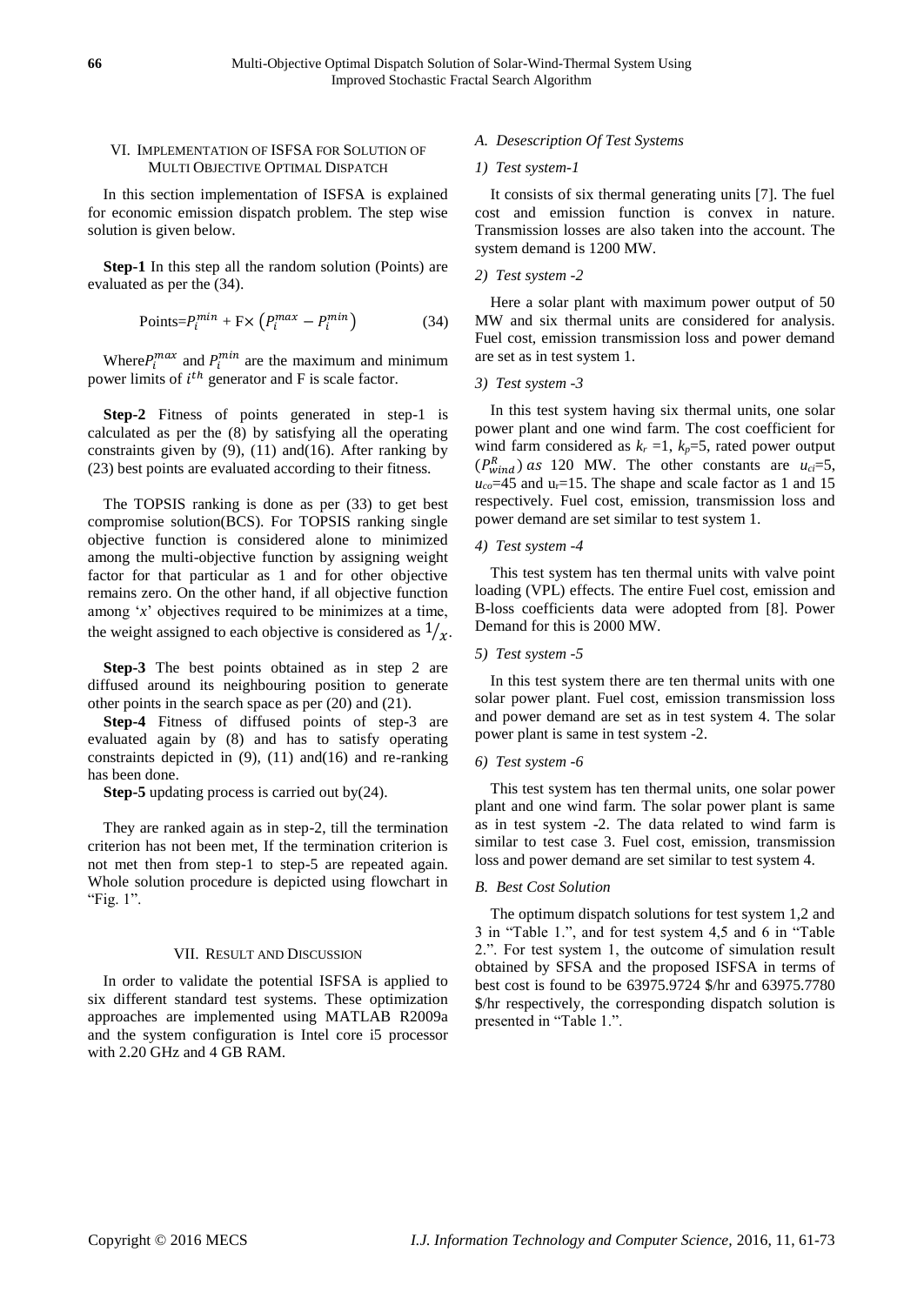| Units                 | Test system-1 |              | Test system-2 |              | Test ststem-3 |              |
|-----------------------|---------------|--------------|---------------|--------------|---------------|--------------|
|                       | SFSA          | <b>ISFSA</b> | <b>SFSA</b>   | <b>ISFSA</b> | <b>SFSA</b>   | <b>ISFSA</b> |
| P1                    | 81.1157       | 80.7540      | 60.1524       | 59.6993      | 45.3875       | 45.1369      |
| P <sub>2</sub>        | 87.3417       | 87.6918      | 55.4594       | 55.8831      | 34.4775       | 34.0697      |
| P <sub>3</sub>        | 209.9996      | 209.9999     | 209.9999      | 209.9999     | 193.2754      | 194.3031     |
| <b>P4</b>             | 224.9998      | 224.9999     | 224.9952      | 224.9999     | 195.8479      | 197.2366     |
| P <sub>5</sub>        | 324.9984      | 324.9999     | 324.9961      | 324.9999     | 325,0000      | 325,0000     |
| P <sub>6</sub>        | 324.9991      | 324.9999     | 324.9880      | 324.9999     | 323.5296      | 324.9995     |
| $P_{PV}$              | N. A          | N. A         | 49.9521       | 49.9521      | 49.9521       | 49.9521      |
| $P_{wind}$            | N. A.         | N. A.        | N. A.         | N. A.        | 116.0625      | 111.7116     |
| $TC(\frac{5}{hr})$    | N.A.          | N.A.         | N. A          | N. A         | 60797.1464    | 60796.6458   |
| $\mathcal{C}_{under}$ | N. A          | N. A         | N.A           | N. A         | 7.2533        | 15.5508      |
| $\mathcal{C}_{over}$  | N. A          | N. A         | N. A          | N. A         | 239.3079      | 225.8507     |
| Th. $C(S/hr)$         | 63975.9724    | 63975.7780   | 60762.0532    | 60761.7053   | 60550.5852    | 60555.2443   |
| Emission(ton/hr)      | 1360.03320    | 1360.0657    | 1311.1350     | 1311.217     | 1176.6295     | 1184.9758    |
| $P_L(MW)$             | 53.4498       | 53.4460      | 50.54258      | 50.5349      | 83.5325       | 82.4095      |

Table 1. Optimum dispatch solution obtained by SFSA and ISFSA with power demand of 1200 MW

TC:Total Cost,Th. C: Thermal Cost, NA: Not Applicable

The results have been compared with Differential Evolution (DE) [3], Quasi –oppositional Teacher Learner based Optimization (QTLBO) [7] and most recently reported method Backtracking Search Algorithm (BSA) [10] and presented in "Table 3.". Here it is observed that the best cost solution obtained by SFSA is also found to be better than other reported method. Also comparing test system 1 and 2 i.e. with integration of solar power the operating cost reduced by 5.02% and while comparing test system 1 and 3 i.e. by integration of both solar and wind power operating cost reduced by 4.97%.

Similarly, for test system 4, outcome of simulation results by SFSA and ISFSA have compared with results reported using (QTLBO) [7], RCCRO [9] and (BSA) [10]. Here also results obtained by ISFSA are found to be superior. While comparing test system 4 and 5, test system 4 and 6 the total operating cost reduced by 2.97% and 5.18 % respectively.

Table 2. Optimum dispatch solution obtained by SFSA and ISFSA with power demand of 2000 MW

| Units                                                       | <b>Test Case-4</b> |              | Test Case-5 |              | Test Case-6 |              |
|-------------------------------------------------------------|--------------------|--------------|-------------|--------------|-------------|--------------|
|                                                             | <b>SFSA</b>        | <b>ISFSA</b> | <b>SFSA</b> | <b>ISFSA</b> | <b>SFSA</b> | <b>ISFSA</b> |
| P <sub>1</sub>                                              | 55,0000            | 55.0000      | 54.9875     | 55.0000      | 55.0000     | 55.0000      |
| P <sub>2</sub>                                              | 80,0000            | 80.0000      | 79.9970     | 80.0000      | 78.9443     | 78.9081      |
| P <sub>3</sub>                                              | 106.9412           | 106.9369     | 94.8682     | 94.6362      | 82.1450     | 82.1833      |
| P <sub>4</sub>                                              | 100.5775           | 100.5775     | 87.5323     | 87.6698      | 74.5782     | 74.5407      |
| <b>P5</b>                                                   | 81.4969            | 81.5011      | 71.4956     | 71.4964      | 61.3737     | 61.3689      |
| P <sub>6</sub>                                              | 83.0231            | 83.0233      | 70.0844     | 70.0000      | 70.0000     | 70.0000      |
| P7                                                          | 300,0000           | 300,0000     | 298.0291    | 297.9021     | 264.7241    | 264.6792     |
| P <sub>8</sub>                                              | 340,0000           | 340,0000     | 336.7483    | 337.0262     | 298.2191    | 298.4907     |
| P <sub>9</sub>                                              | 470,0000           | 470,0000     | 469.9966    | 470,0000     | 457.0549    | 456.8658     |
| P <sub>10</sub>                                             | 470,0000           | 470,0000     | 469.9886    | 470.0000     | 469.9998    | 470,0000     |
| $P_{PV}$                                                    | N. A.              | N. A.        | 49.9521     | 49.9521      | 49.9521     | 49.9521      |
| $P_{wind}$                                                  | N.A                | N. A         | N.A         | N.A          | 120.0000    | 120,0000     |
| $TC$ ( $\frac{1}{2}$ hr)                                    | N.A.               | N.A.         | N.A.        | N.A.         | 105715.4103 | 105715.3996  |
| $C_{under}$                                                 | N.A                | N. A         | N.A         | N. A         | 0.0000      | 0.0001       |
| $\mathcal{C}_{o \underline{v} \underline{e} \underline{r}}$ | N.A                | N.A          | N.A         | N.A          | 251.7421    | 251.7419     |
| Th. $C(\frac{5}{hr})$                                       | 111497.6308        | 111497.6225  | 108185.5777 | 108185.4127  | 105463.6682 | 105463.6576  |
| Emission<br>ton/hr)                                         | 4572.1869          | 4572.1854    | 4398.6985   | 4399.1084    | 3782.8370   | 3782.8586    |
| $Ploss$ (MW)                                                | 87.0388            | 87.0388      | 83.68291    | 83.6828      | 81.9912     | 81.9888      |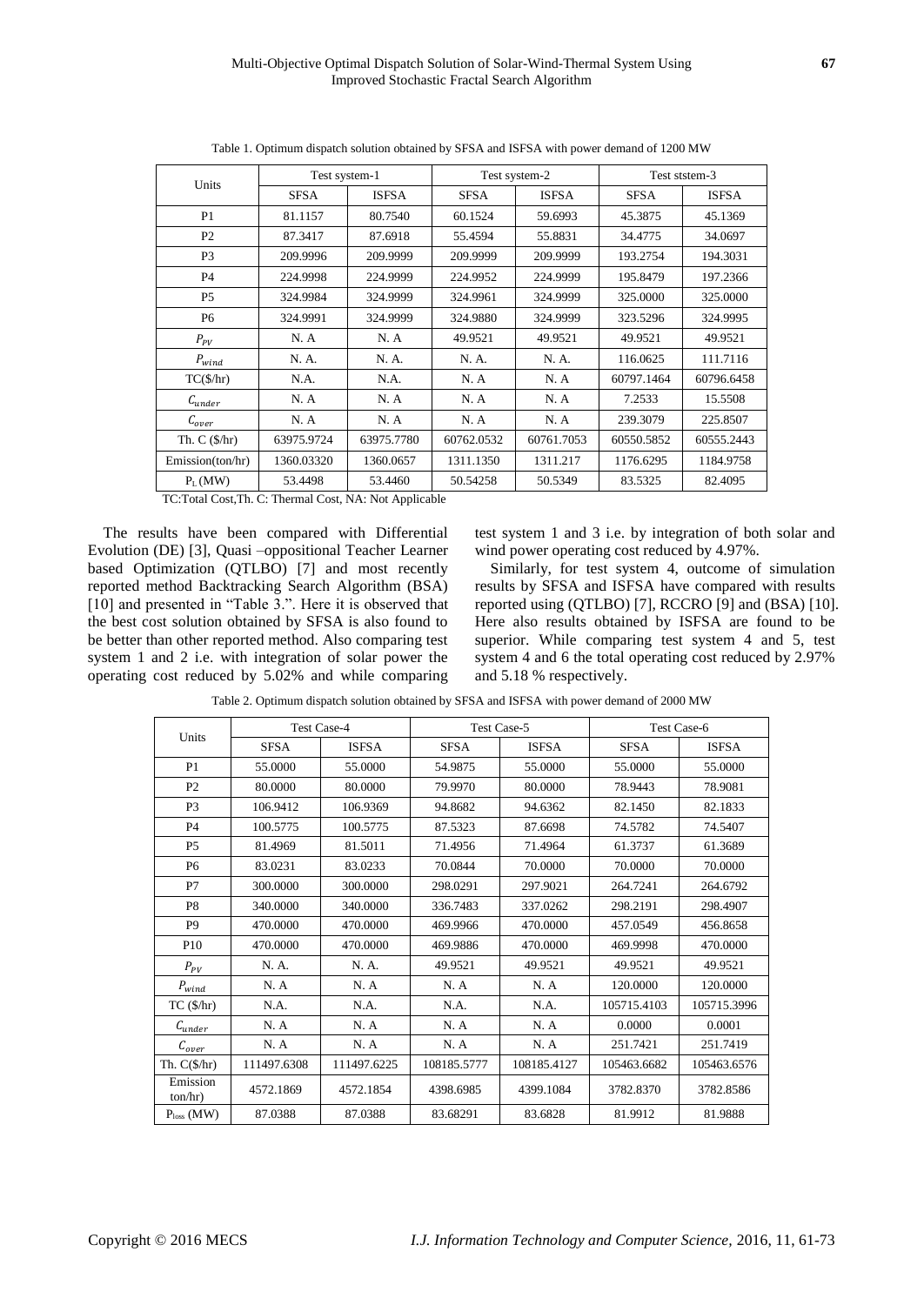|                      |                           | Test sytem-1     | Test sytem-4 |                  |  |
|----------------------|---------------------------|------------------|--------------|------------------|--|
| Method               | <b>Best Cost Solution</b> |                  |              |                  |  |
|                      | Cost(S/h)                 | Emission (ton/h) | Cost(S/h)    | Emission (ton/h) |  |
| DE [3]               | 64083,0000                | 1345.6000        | <b>NA</b>    | <b>NA</b>        |  |
| OTLBO[7]             | 63977.0000                | 1360.1000        | 111498.0000  | 4568.7000        |  |
| <b>BSA</b> [10]      | 63976.0000                | 1360.1000        | 111497.6308  | 4572.1939        |  |
| RCCRO <sub>[9]</sub> | <b>NA</b>                 | <b>NA</b>        | 111497.6319  | 4571.9552        |  |
| <b>SFSA</b>          | 63975.9724                | 1360.03320       | 111497.6308  | 4572.1869        |  |
| <b>ISESA</b>         | 63975.7780                | 1360.0657        | 111497.6225  | 4572.1854        |  |

| Table 3. Comparison of results in terms of best cost solution |  |  |  |
|---------------------------------------------------------------|--|--|--|
|---------------------------------------------------------------|--|--|--|

#### *C. Best Emission Solution*

Optimum dispatch solution corresponding to best emission obtained by SFSA and ISFSA have been presented in "Table 4." for test system 1,2 and 3 and in "Table 5" for test system 4, 5 and 6 respectively. The comparison of results have made with different reported method as Differential Evolution (DE) [3], Quasi – oppositional Teacher Learner based Optimization (QTLBO) [7] and most recently reported method Backtracking Search Algorithm (BSA) [10] for test system 1 and presented in "Table 6.".

Also results are compared with QTLBO [7], BSA [10] and RCCRO [9] for test system-4. In both the test systems results obtained by ISFSA are found to be superior to other methods. Comparing test system 1 and 2, test system 4 and 5 it is observed that the total emission reduced by 4.87% and 9.14 % respectively by solar thermal integration. While Comparing test system 1 and 3, test system 4 and 6 there is much reduction in total emission by 16.62% and 22.46% by integrated solar-wind thermal power generating system.

Table 4. Optimum emission solution obtained by SFSA and ISFSA with power demand of 1200 MW

|                        | <b>Test Case-1</b> |              | <b>Test Case-2</b> |              | <b>Test Case-3</b> |              |
|------------------------|--------------------|--------------|--------------------|--------------|--------------------|--------------|
| Units (MW)             | <b>SFSA</b>        | <b>ISFSA</b> | <b>SFSA</b>        | <b>ISFSA</b> | <b>SFSA</b>        | <b>ISFSA</b> |
| <b>P1</b>              | 124.9997           | 124.9999     | 124.9808           | 124.9996     | 124.9999           | 125.0000     |
| P <sub>2</sub>         | 149.9974           | 150,0000     | 149.9448           | 149.9995     | 149.9998           | 149.9999     |
| P <sub>3</sub>         | 201.1010           | 201.4089     | 190.8899           | 189.9192     | 171.8504           | 171.7912     |
| <b>P4</b>              | 199.6312           | 199.2479     | 188.2610           | 188,0065     | 170.4498           | 170.4243     |
| <b>P5</b>              | 287.5393           | 287.9689     | 270.03172          | 272.1069     | 246.0136           | 246.01885    |
| <b>P6</b>              | 286.8925           | 286.5307     | 271.6166           | 270.7150     | 244.9751           | 244.9866     |
| $P_{PV}$               | N. A               | N. A         | 49.9521            | 49.9521      | 49.9521            | 49.9521      |
| $P_{wind}$             | N. A.              | N. A.        | N. A.              | N. A.        | 120,0000           | 120.0000     |
| $c_{\substack{under}}$ | N. A               | N. A         | N. A               | N. A         | 0.0000             | 0.0000       |
| $c_{over}$             | N. A               | N. A         | N. A               | N. A         | 251.7421           | 251.7420     |
| $TC(\frac{5}{hr})$     | N.A.               | N.A.         | N. A               | N.A          | 63655.6045         | 63655.4192   |
| Th. $C(\frac{5}{hr})$  | 65994.9958         | 65992.4503   | 63279.6550         | 63289.8680   | 63403.8624         | 63403.6771   |
| Emission(ton/hr)       | 1240.7033          | 1240.6545    | 1127.5775          | 1127.22010   | 962.0030           | 962.0028     |
| $P_{Loss}(MW)$         | 50.1143            | 50.1565      | 45.6415            | 45.6932      | 78.2407            | 78.2426      |

# *D. Best Compromise Solution (BCS) and Pareto Optimal Solution*

The Cost and emissions are now simultaneously optimized with equal weight to both objectives. In this paper, the two objectives were selected on the basis of TOPSIS ranking using (35). A large number of Pareto optimal solutions were obtained for MOOD problem. They are plotted in "Fig. 2" for two objectives at a time

for test system 1 to 3 and in "Fig. 3" for test system 4 to 6.

The BCS using ISFSA and TOPSIS is found to be 64672.55911 \$/hr, 1295.37772 ton/hr and 112821.97420 \$/hr, 4185.30993 ton/hr for test system 1 and test system 4 respectively. Also comparison of results is made with DE [3], QTLBO [7], BSA [10], RCCRO [9] for respective test system and presented in "Table 7.".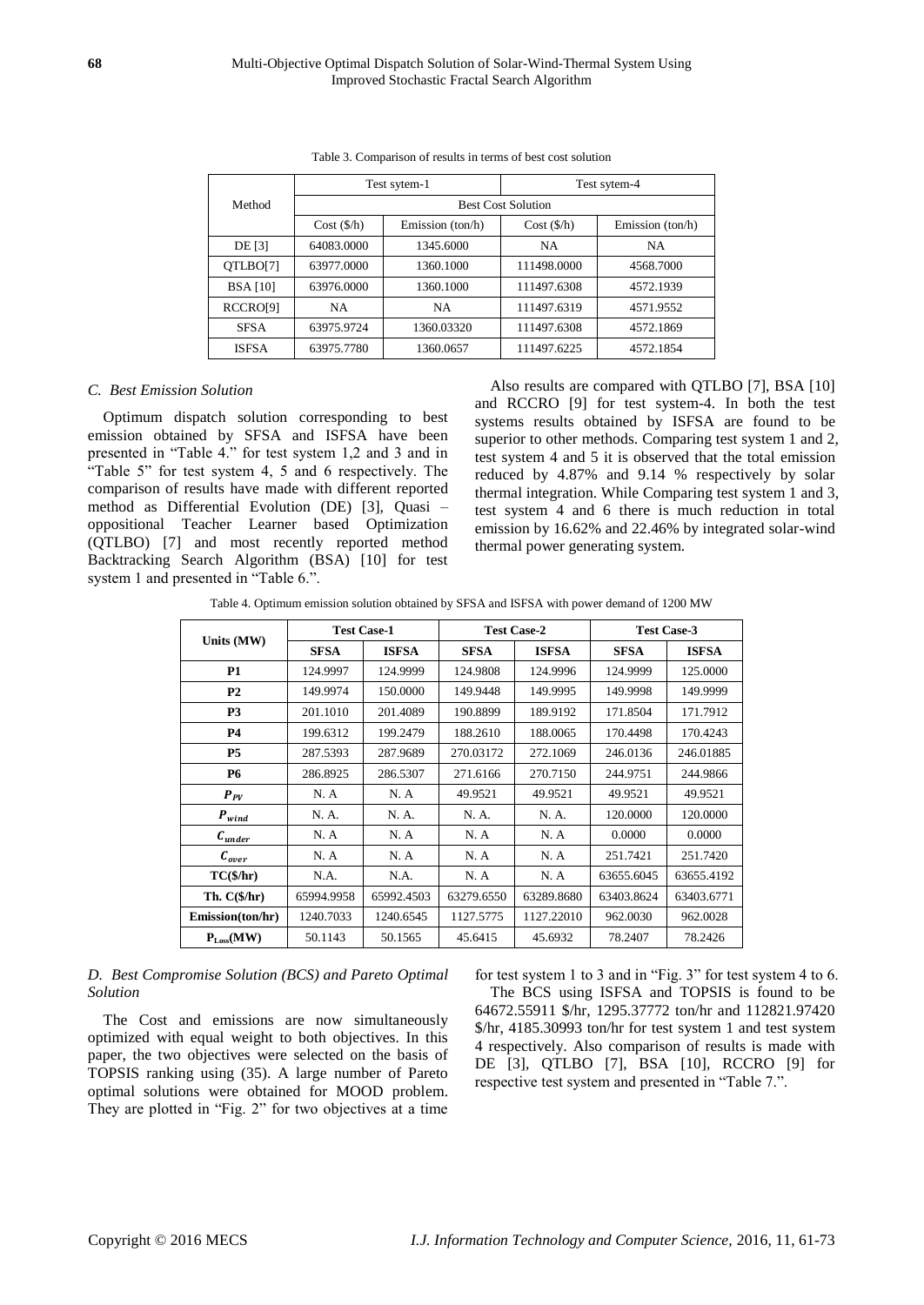| <b>Units</b><br>(MW)               | <b>Test Case-4</b> |              |              | <b>Test Case-5</b> |             | <b>Test Case-6</b> |
|------------------------------------|--------------------|--------------|--------------|--------------------|-------------|--------------------|
|                                    | <b>SFSA</b>        | <b>ISFSA</b> | <b>SFSA</b>  | <b>ISFSA</b>       | <b>SFSA</b> | <b>ISFSA</b>       |
| P1                                 | 54.9999            | 55.00000     | 54.99994     | 55.0000            | 54.9868     | 55.0000            |
| P <sub>2</sub>                     | 79.9998            | 80.00000     | 78.98101     | 79.2937            | 73.0167     | 73.4449            |
| P <sub>3</sub>                     | 81.1360            | 81.13442     | 79.03569     | 79.1279            | 72.2334     | 73.2071            |
| <b>P4</b>                          | 81.3664            | 81.36366     | 78.84822     | 79.3611            | 73.2677     | 73.3615            |
| <b>P5</b>                          | 159.9999           | 160.00000    | 159.99958    | 160,0000           | 159.9651    | 160.0000           |
| <b>P6</b>                          | 239.9999           | 240,00000    | 239.99987    | 240.0000           | 239.9998    | 240,0000           |
| P7                                 | 294.5061           | 294.48525    | 279.00572    | 282.6587           | 249.8656    | 251.5241           |
| P <sub>8</sub>                     | 297.2489           | 297.26931    | 284.47932    | 284.9692           | 251.4523    | 251.6608           |
| P <sub>9</sub>                     | 396.7685           | 396.76604    | 386.22658    | 384.0072           | 367.9356    | 364.2236           |
| <b>P10</b>                         | 395.5690           | 395.57647    | 385.76835    | 382.8394           | 362.5558    | 362.7982           |
| $P_{PV}$                           | N. A.              | N. A.        | 49.9521      | 49.9521            | 49.9521     | 49.9521            |
| $P_{wind}$                         | N.A                | N.A          | N.A          | N.A                | 119.9976    | 120,0000           |
| TC<br>$(\frac{\epsilon}{\hbar})$   | N.A.               | N.A.         | N.A.         | N.A.               | 111302.6126 | 111313.3125        |
| $c_{under}$                        | N.A                | N.A          | N. A         | N.A                | 0.0043      | 0.0000             |
| $c_{\substack{over}}$              | N.A                | N.A          | N.A          | N.A                | 251.7345    | 251.7420           |
| Th.C<br>$(\frac{\epsilon}{\hbar})$ | 116412.5449        | 116412.44313 | 113369.06395 | 113391.0302        | 111050.8738 | 111061.5705        |
| <b>Emission</b><br>(ton/hr)        | 3932.1990          | 3932.19893   | 3742.65330   | 3742.4830          | 3286.5676   | 3286.3592          |
| <b>Ploss</b>                       | 81.5957            | 81.5952      | 77.29533     | 77.2093            | 75.2285     | 75.1723            |

Table 5. Optimum emission solution obtained by SFSA and ISFSA with power demand of 2000 MW

Table 6. Comparison of best emission solution

|                      |                        | Test sytem-1     | Test sytem-4 |                  |  |
|----------------------|------------------------|------------------|--------------|------------------|--|
| Method               | Best emission solution |                  |              |                  |  |
|                      | Cost(S/h)              | Emission (ton/h) | Cost(S/h)    | Emission (ton/h) |  |
| <b>DE</b> [3]        | 65991.0000             | 1240.7000        | NA           | NA               |  |
| QTLBO[7]             | 65992.0000             | 1240.7000        | 116412.0000  | 3932.2000        |  |
| BSA[10]              | 65992.0000             | 1240.6000        | 116412.4441  | 3932.2432        |  |
| RCCRO <sub>[9]</sub> | NA                     | NA               | 116412.4441  | 3932.2433        |  |
| <b>SFSA</b>          | 65994.9958             | 1240.7033        | 116412.5449  | 3932.1990        |  |
| <b>ISESA</b>         | 65992.4503             | 1240.6545        | 116412.4431  | 3932.1989        |  |

Table 7. Comparison of best compromise solution

|                      | Test sytem-1             |                  | Test sytem-4 |                    |  |  |
|----------------------|--------------------------|------------------|--------------|--------------------|--|--|
| Method               | Best compromise solution |                  |              |                    |  |  |
|                      | Cost(S/h)                | Emission (ton/h) | Cost(S/h)    | Emission $(ton/h)$ |  |  |
| DE [3]               | 64843.0000               | 1286.0000        | <b>NA</b>    | <b>NA</b>          |  |  |
| QTLBO[7]             | 64912.0000               | 1281.0000        | 113460.0000  | 4110.2000          |  |  |
| <b>BSA</b> [10]      | 64766.8227               | 1289.5856        | 113126.7514  | 4146.0000          |  |  |
| RCCRO <sup>[9]</sup> | <b>NA</b>                | NA               | 113355.7454  | 4121.0684          |  |  |
| <b>ISFSA</b>         | 64672.5591               | 1295.3777        | 112821.9742  | 4185.3099          |  |  |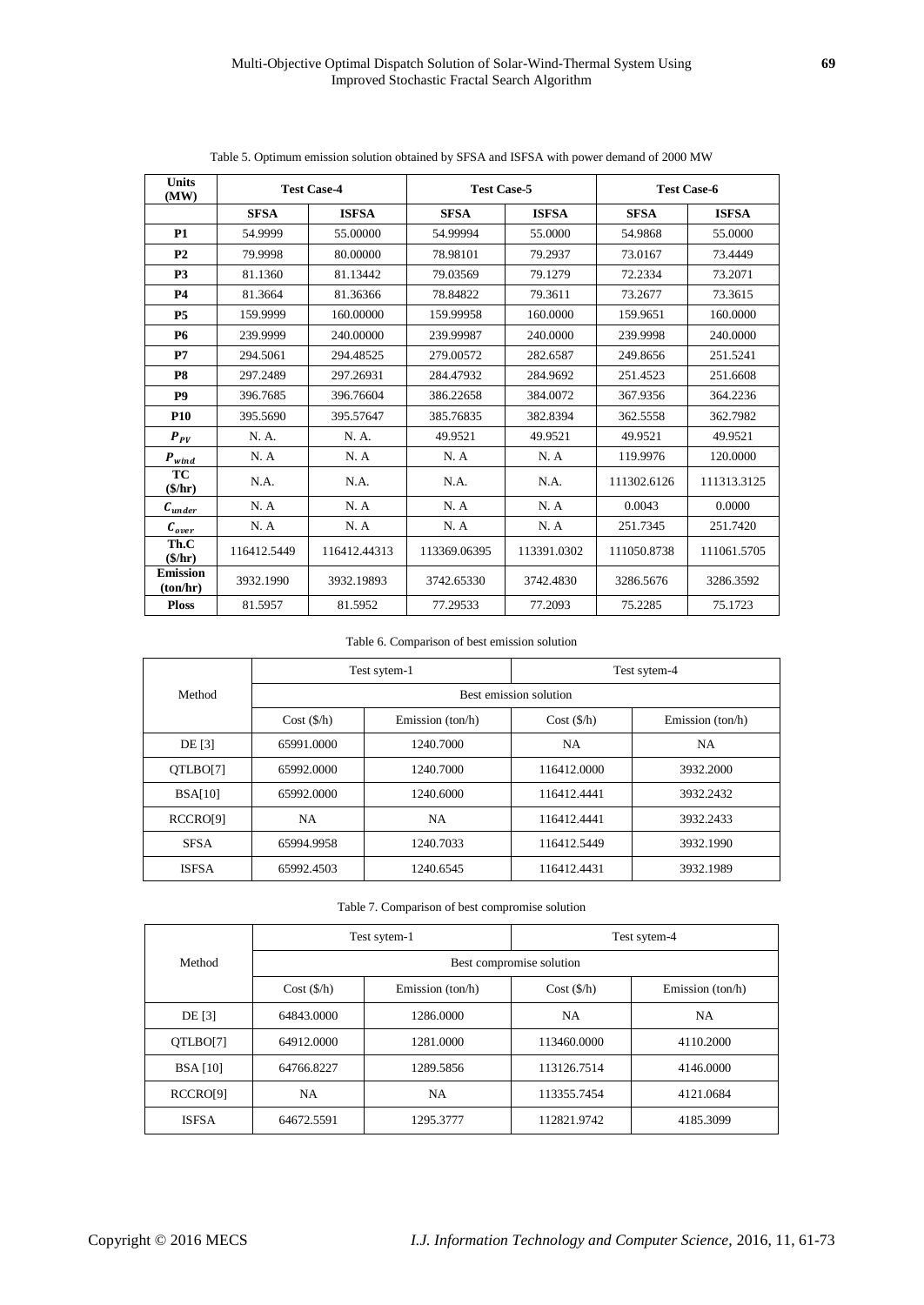| UNIT(MW)              | Test Case-1  | Test Case-2  | Test Case-3  |
|-----------------------|--------------|--------------|--------------|
|                       | <b>ISFSA</b> | <b>ISFSA</b> | <b>ISFSA</b> |
| P <sub>1</sub>        | 101.8850     | 81.6882      | 74.6999      |
| P <sub>2</sub>        | 114.3664     | 87.8004      | 78.1106      |
| P <sub>3</sub>        | 208.0462     | 203.8795     | 189.8932     |
| <b>P4</b>             | 207.7425     | 204.2947     | 189.5119     |
| P <sub>5</sub>        | 311.4096     | 312.3881     | 290.7455     |
| P <sub>6</sub>        | 308.4191     | 308.6688     | 288.4332     |
| $P_{PV}$              | N. A.        | 49.9521      | 49.9521      |
| $P_{wind}$            | N.A          | N. A         | 120.0000     |
| $C_{under}$           | N.A          | N.A          | 0.0001       |
| $\mathcal{C}_{over}$  | N. A         | N. A         | 251.7419     |
| Total Cost(\$/hr.)    | N.A.         | N.A          | 61227.9677   |
| Thermal Cost (\$/hr.) | 64670.2559   | 61193.8879   | 60976.2257   |
| Emission(ton/hr.)     | 1295.5246    | 1227.6890    | 1054.8410    |
| $P_L(MW)$             | 51.8710      | 48.6696      | 81.3464      |

Table 8. Optimum dispatch solution for best compromise solution obtained by ISFSA and TOPSIS with power demand of 1200 MW

Table 9. Optimum dispatch solution for best compromise solution obtained ISFSA and TOPSIS with power demand of 2000 MW

| Units                       | <b>Test Case-4</b> | Test Case-5 | Test Case-6 |
|-----------------------------|--------------------|-------------|-------------|
| P <sub>1</sub>              | 55.0000            | 55.00000    | 55.0000     |
| P <sub>2</sub>              | 80.0000            | 80.00000    | 76.9375     |
| P <sub>3</sub>              | 86.3390            | 83.81089    | 77.6008     |
| <b>P4</b>                   | 84.6266            | 82.1782     | 75.9967     |
| P <sub>5</sub>              | 130.0995           | 128.7719    | 117.0431    |
| P6                          | 147.7002           | 145.5013    | 129.5793    |
| P7                          | 300,0000           | 292.4820    | 266.6872    |
| P8                          | 319.5752           | 310.7495    | 280.3779    |
| P <sub>9</sub>              | 439.1793           | 424.5143    | 412.8025    |
| P <sub>10</sub>             | 442.0893           | 427.1345    | 416.4886    |
| $P_{\scriptscriptstyle PV}$ | N.A                | 49.9521     | 49.9521     |
| $P_{wind}$                  | N.A                | N.A         | 120.0000    |
| $\mathcal{C}_{under}$       | N.A                | N.A         | 0.0000      |
| $\mathcal{C}_{over}$        | N.A                | N.A         | 251.7420    |
| Total Cost(\$/hr)           | N.A.               | N.A.        | 106628.0411 |
| Thermal Cost(\$/hr)         | 112821.9742        | 109674.9568 | 106879.7832 |
| Emission(ton/hr)            | 4185.3099          | 3976.3318   | 3494.2613   |
| $P_{\rm L(MW)}$             | 84.6096            | 80.09498    | 78.4657     |



Fig.2. Optimal pareto front for test system-1, 2 and 3 obtained by ISFSA.



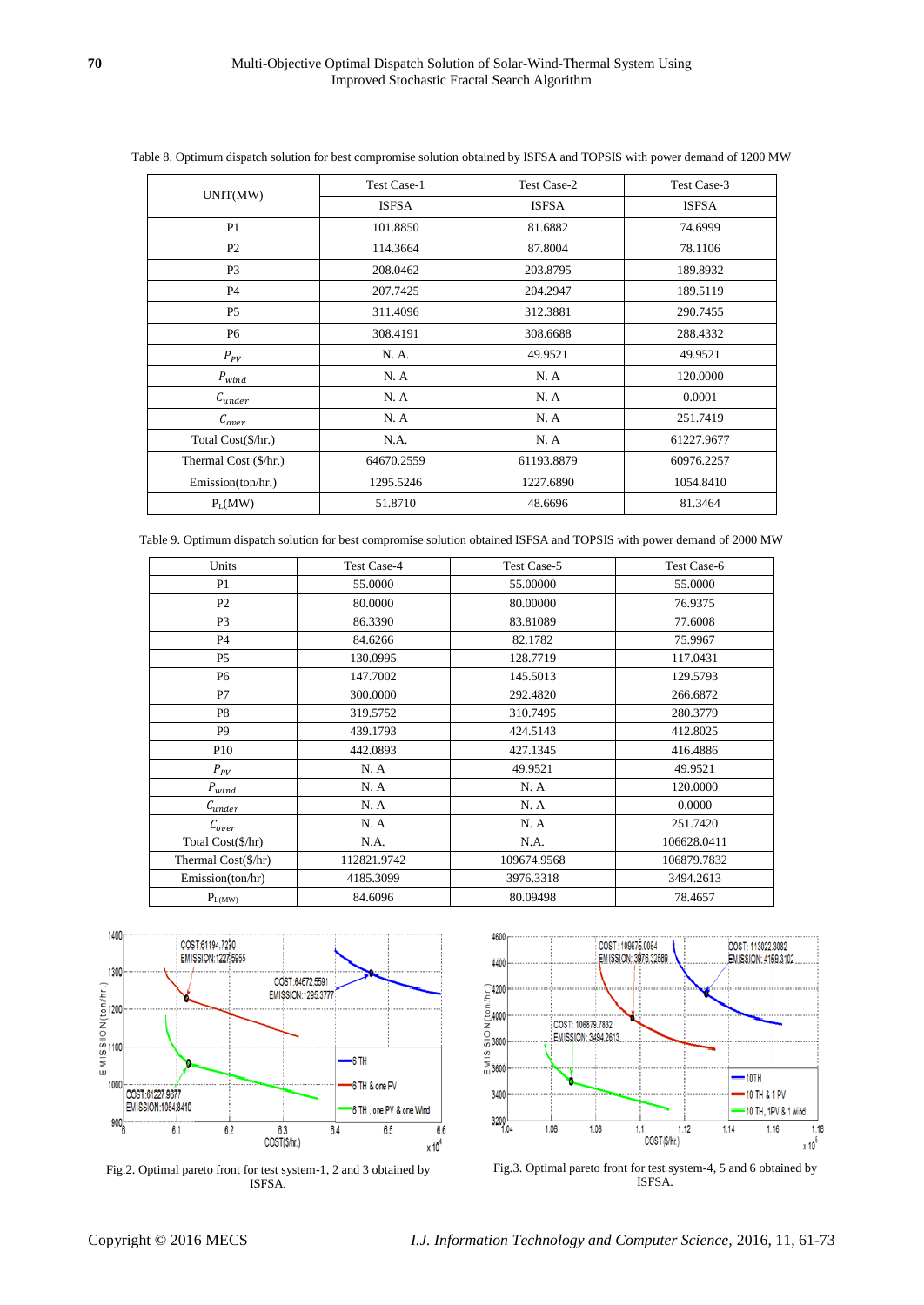# VII-A. SELCETION OF PARAMETER

As SFSA is a heuristic method, it also requires optimal tuning parameter to discover global optima solution. In order to investigate best optimal tuning parameter of SFSA, it is applied on the test system-4 having 10-unit test system with non convex fuel cost characteristic due to VPL effect. Twenty-five independent run were conducted with different start point (NP) and maximum diffusion number (MDN). The statistical results are tabulated in "Table.10.". Here it is observed that optimum cost is achieved by NP=50 and MDN=2 with comparatively low standard deviation (SD) of 0.0033, therefore selected for simulation analysis.

Further considering NP=50, MDN=2 simulation analysis was carried out by variation in scale factor on the same 10-unit test system over 25 repeated trails. The outcome of simulation result is tabulated in "Table 11(a).". Here it is observed that results in terms of cost, standard deviation and also the CPU time get improved with respect to SFSA technique. Comparison of convergence characteristics of SFSA and ISFSA is shown in "Fig. 4". Also the convergence characteristics of ISFSA for thermal, solar-thermal and solar-wind-thermal system described above as test system 4, 5 and 6 is plotted in "Fig 5"

Table 10. Determination of optimal tuning parameter for SFSA

| NP  | <b>MDN</b>     | Min Cost                        | <b>Ave Cost</b>   | Max Cost          | S.D    | Ave CPU    |
|-----|----------------|---------------------------------|-------------------|-------------------|--------|------------|
|     |                | $(\frac{\text{S}}{\text{hr.}})$ | $(\frac{\pi}{2})$ | $(\frac{\pi}{2})$ |        | time (sec) |
|     | $\overline{2}$ | 111497.6949                     | 111497.8336       | 111498.0992       | 0.1508 | 5.41       |
| 25  | 4              | 111497.6770                     | 111497.8173       | 111497.9498       | 0.0862 | 9.83       |
|     | 6              | 111497.6874                     | 111497.8286       | 111498.1284       | 0.1449 | 10.56      |
|     | $\overline{2}$ | 111497.6308                     | 111497.6349       | 111497.6425       | 0.0033 | 11.66      |
| 50  | 4              | 111497.6525                     | 111497.7004       | 111497.7459       | 0.0299 | 16.54      |
|     | 6              | 111497.6451                     | 111497.6805       | 111497.7298       | 0.0296 | 23.31      |
|     | $\overline{2}$ | 111497.7189                     | 111497.7820       | 111497.8846       | 0.0532 | 25.28      |
| 100 | 4              | 111497.6854                     | 111497.7596       | 111497.8711       | 0.0519 | 35.57      |
|     | 6              | 111497.6688                     | 111497.7786       | 111497.8979       | 0.0677 | 38.66      |

Table 11(a). Effect of Scale factor (F)

| Min Cost          | Ave Cost          | Max Cost          | -S.D        | Ave CPU    |
|-------------------|-------------------|-------------------|-------------|------------|
| $(\frac{\pi}{2})$ | $(\frac{\pi}{2})$ | $(\frac{\pi}{2})$ |             | time (sec) |
| 111497.6741       | 111497.7233       | 111497.8003       | 0.0517      | 11.82      |
| 111497.6470       |                   | 111497.7230       |             | 11.62      |
| 111497.6225       | 111497.6324       | 111497.6350       | 0.0023      | 11.42      |
| 111497.6478       | 111497.6818       | 111497.7190       | 0.0252      | 11.72      |
| 111497.6619       | 111497.6938       | 111497.7741       | 0.0459      | 11.63      |
|                   |                   |                   | 111497.6815 | 0.0308     |

F: Scale Factor

Table 11(b). Comparison of results obtained by ISFSA with SFS for test system 4

|              | Method   Min Cost   | Ave Cost                                                    | <b>Max Cost</b> | -S.D | Ave CPU    |
|--------------|---------------------|-------------------------------------------------------------|-----------------|------|------------|
|              | $(\$\mathrm{/hr.})$ | (S/hr.)                                                     | (S/hr.)         |      | time (sec) |
| <b>SFSA</b>  |                     | $111497.6308$   111497.6349   111497.64250   0.0033   11.66 |                 |      |            |
| <b>ISFSA</b> |                     | 111497.6225 111497.63242 111497.63509 0.0023 11.42          |                 |      |            |



Fig.4. Comparison of convergence characteristics of SFSA and ISFSA for test system 4



Fig.5. Convergence characteristic for test system-4, 5 and 6

#### VII-B. COMPUTATIONAL EFFICIENCY

The simulation time of SFSA and proposed ISFSA algorithms is compared for all six test cases in "Fig. 6". Considering complexity of test systems, the CPU time in rage of 6 to 12 seconds is obvious.



Fig.6. Average CPU time of ISFSA algorithm for different test systems

# VIII. CONCLUSION

The paper proposed a novel improved stochastic fractal search for solution of MO problem of solar-wind-thermal system. The problem under consideration is solved for the simultaneous minimization of multiple objectives as cost and emission using a powerful newly proposed search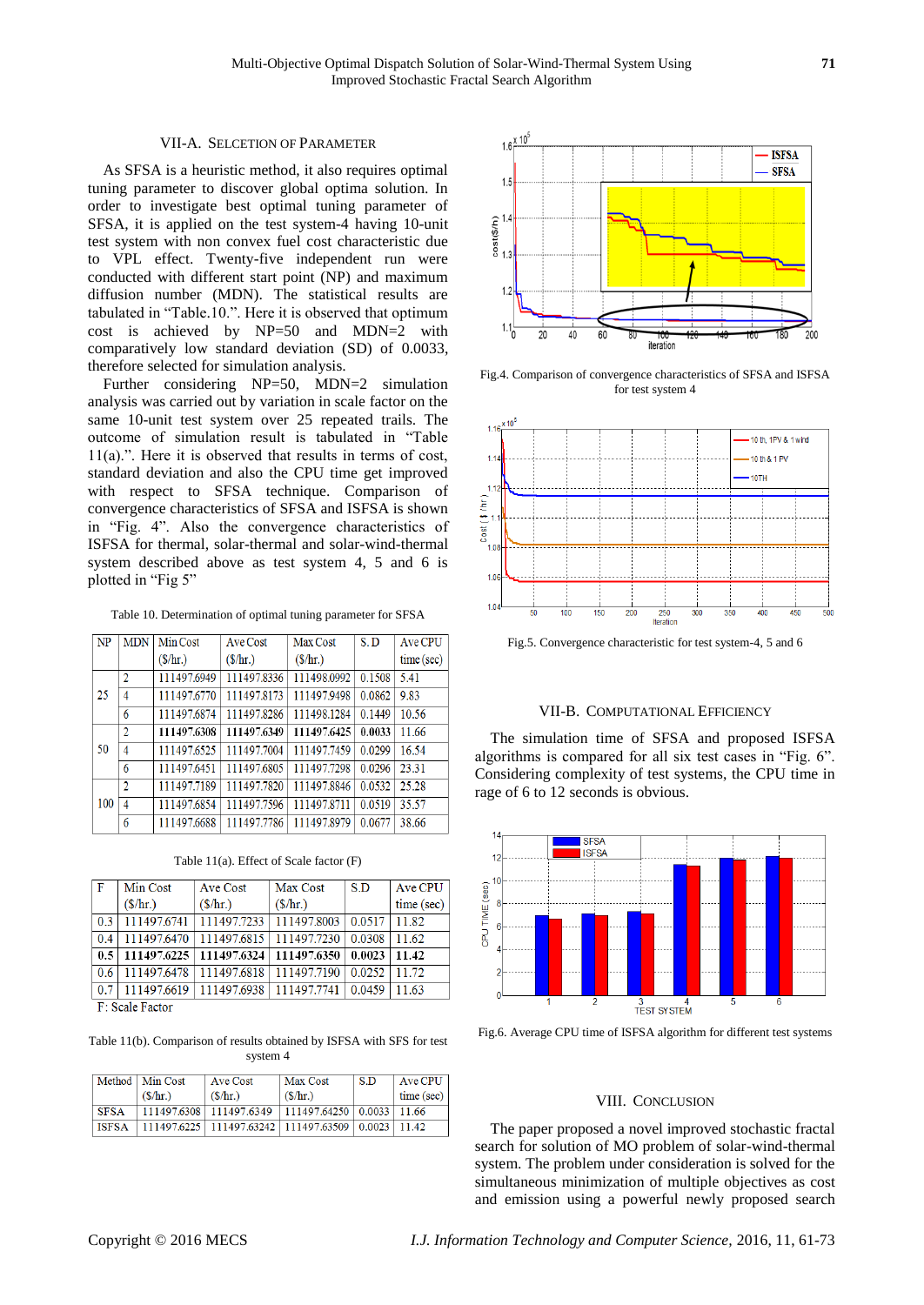technique, SFSA, which mimics the phenomenon of natural growth called fractal. A user defined scale factor is utilized to improve the exploration and exploitation capability of SFSA. The proposed ISFSA method effectively tackles complex practical constraints of thermal generation, and effect of WP uncertainty. The effect of solar, wind power integration on cost as well as emissions is also investigated. ISFSA produces the best results as compared to other recent reported methods for the tested problems. Finding the best solution for a MO problem is difficult as there are multiple attributes to consider, and therefore some kind of aggregation is necessary to reflect the merit of a solution. Many indices, based on different concepts, are available; however, each provides a different result. In this paper TOPSIS ranking index is considered for comprehensive merit criterion of the MO solar-wind-thermal system problem.

#### ACKNOWLEDGMENT

Authors are thankful to the Director, Madhav Institute of Technology & Science, Gwalior (M.P) India for providing support and facilities to carry out this research work.

#### **REFERENCES**

- [1] J Nanda., D.P. Kothari, K.S Linga Murthy, "Economic emission load dispatch through goal programming techniques", *IEEE Trans. on Energy Conversion* 3(1), (1988) 26-32
- [2] C Palanichamy, N.S Babu, "Analytical solution for combined economic and emissions dispatch", *Electric Power System Research 78*, (2008) 1129–1137.
- [3] M Basu. "Economic environmental dispatch using multiobjective differential evolution"*Applied Soft Computing*  11, (2011) 2845–2853
- [4] M S Kaurav, H M Dubey, M Pandit, BK Panigrah[i,Simulated annealing algorithm for combined](http://scholar.google.com/scholar?cluster=11102074255344668991&hl=en&oi=scholarr)  [economic and emission dispatch,](http://scholar.google.com/scholar?cluster=11102074255344668991&hl=en&oi=scholarr)in proc. IEEE Inter. Conf, ICACCN 2011,pp. 631-636.
- [5] B.K Panigrahi, R.V.Pandi, S. Das, S.Das, "Multiobjective fuzzy dominance based bacterial foraging algorithm to solve economic emission dispatch problem" *Energy* 35, (2010) 4761-4770.
- [6] N.Pandit, A. Tripathi, S.Tapaswi, M Pandit, "An improved bacterial foraging algorithm for combined static/dynamic environmental economic dispatch"*Applied Soft Computing* 12, (2012) 3500–3513.
- [7] P K Roy, Sudipta Bhui "Multi-objective quasi oppositional teaching learning based optimization for economic emission load dispatch problem", *Electrical Power and Energy systems*:53(2013):937-948.
- [8] U. Güvenç, Y.Sönmez, S.Duman, N.Yörükeren, "Combined economic and emission dispatch solution using gravitational search algorithm" *Scientia Iranica D* vol.19 no.6 pp.1754–1762 (2012)
- [9] K.Bhattacharjee, A.Bhattacharya, S.H.Dey "Solution of Economic Emission Load Dispatch problems of power systems by Real Coded Chemical Reaction algorithm", *Electrical and Energy systems* vol*.*59,pp.176-187,(2014)
- [10] K.Bhattacharjee, A.Bhattacharya, S.H.Dey, "Backtracking search optimization based economic environmental power

dispatch problems". Electrical Power and Energy systems 73, 830-842. (2015)

- [11] A J Wood, B F. Wallenberg, "Power Generation, Operation and Control". 1984, New York: Wiley.
- [12] J. Hetzer, D. C. Yu, K. Bhattarai, "An Economic Dispatch Model Incorporating Wind Power", *IEEE Trans. On Energy Conversion*, vol. 23, no. 2, pp. 603-611, 2008.
- [13] X. Liu, "Economic Load Dispatch Constrained by Wind Power Availability: A Wait-and-See Approach," *IEEE Trans. Smart Grid*, vol.1, no.3, pp. 347-355, 2010.
- [14] H. M Dubey., M.Pandit, B.K Panigrahi, "Hybrid flower pollination algorithm with time-varying fuzzy selection mechanism for wind integrated multi-objective dynamic economic dispatch",*Renewable Energy*, 83,188-202 (2015).
- [15] S. H. Karaki, R. B. Chedid, R. Ramadan, "Probabilistic Performance Assessment of Autonomous Solar-Wind Energy Conversion Systems*", IEEE Transactions on Energy Conversion*, Vol. 14, No. 3, September 1999. pp. 766-772
- [16] H. Bilil, G. Aniba, M. Maaroufi, "Probabilistic Economic Emission Dispatch Optimization of Multi-Sources Power System", *Energy Procedia* 50 (2014) 789 – 796.
- [17] M. Fadaee, M.A.M. Radzi, "Multi-objective Optimization of a stand-alone hybrid renewable energy system by using evolutionary algorithms: A review", *Renewable and Sustainable Energy Reviews* 16 (2012) 3364–3369.
- [18] H.Salimi,"Stochastic fractal search: A powerful metaheuristic algorithm", *Knowledge based Systems* 75,(2015) 1-18.
- [19] [J Kiefer,](https://en.wikipedia.org/wiki/Jack_Kiefer_(mathematician)) "Sequential minimax search for a maximum", in [Proceedings of the American Mathematical Society](https://en.wikipedia.org/wiki/Proceedings_of_the_American_Mathematical_Society) **4** (3), 1953, pp. 502–506.
- [20] M.K. Deshmukh, S.S. Deshmukh, " Modelling of hybrid renewable energy systems", *Renewable and Sustainable Energy Reviews* 12 (2008) 235–249
- [21] Solar Radiation Hand Book (2008), A joint Project of Solar Energy Centre, MNRE Indian Metrological **Department**
- [22] K. Deb, "Multi objective optimization using evolutionary algorithms", Jhon Wiley & Sons, 2001.
- [23] C.L Hwang, K. Yoon, "Multiple attribute decision making: Method and applications", *Spinger-Verlag,New York,NY*, 1981.
- [24] M. Behzadian., S.K.Otaghsara., M.Yazdani, J. Ignatius, "A state of art survey of TOPSIS applications", Expert system with application.39,13051-69 (2012)
- [25] A. Layeb, S. R. Boussalia, "A Novel Quantum Inspired Cuckoo Search Algorithm for Bin Packing Problem", I.J*. Information Technology and Computer Science,* 4(5), 58- 67, 2012.
- [26] M. Orouskhani,Y. Orouskhani,"A Novel Cat Swarm Optimization Algorithm for Unconstrained Optimization Problems", *I.J. Information Technology and Computer Science,* 5(11), 32-41, 2013.
- [27] D.N. Le, "A New Ant Colony Optimization Algorithm Applied to Optimizing Centralized Wireless Access Network" *I.J. Information Technology and Computer Science,*6(4), 30-36,2014.

#### APPENDIX-A

β=-4.7e-3,  $η<sub>r</sub> = 0.105$ ,  $η<sub>2</sub> = 0.9$ ,  $T<sub>ref</sub> = 25 °C$ ,  $P<sub>f</sub> = 0.9$ , A= $90363.04$ m<sup>2</sup>